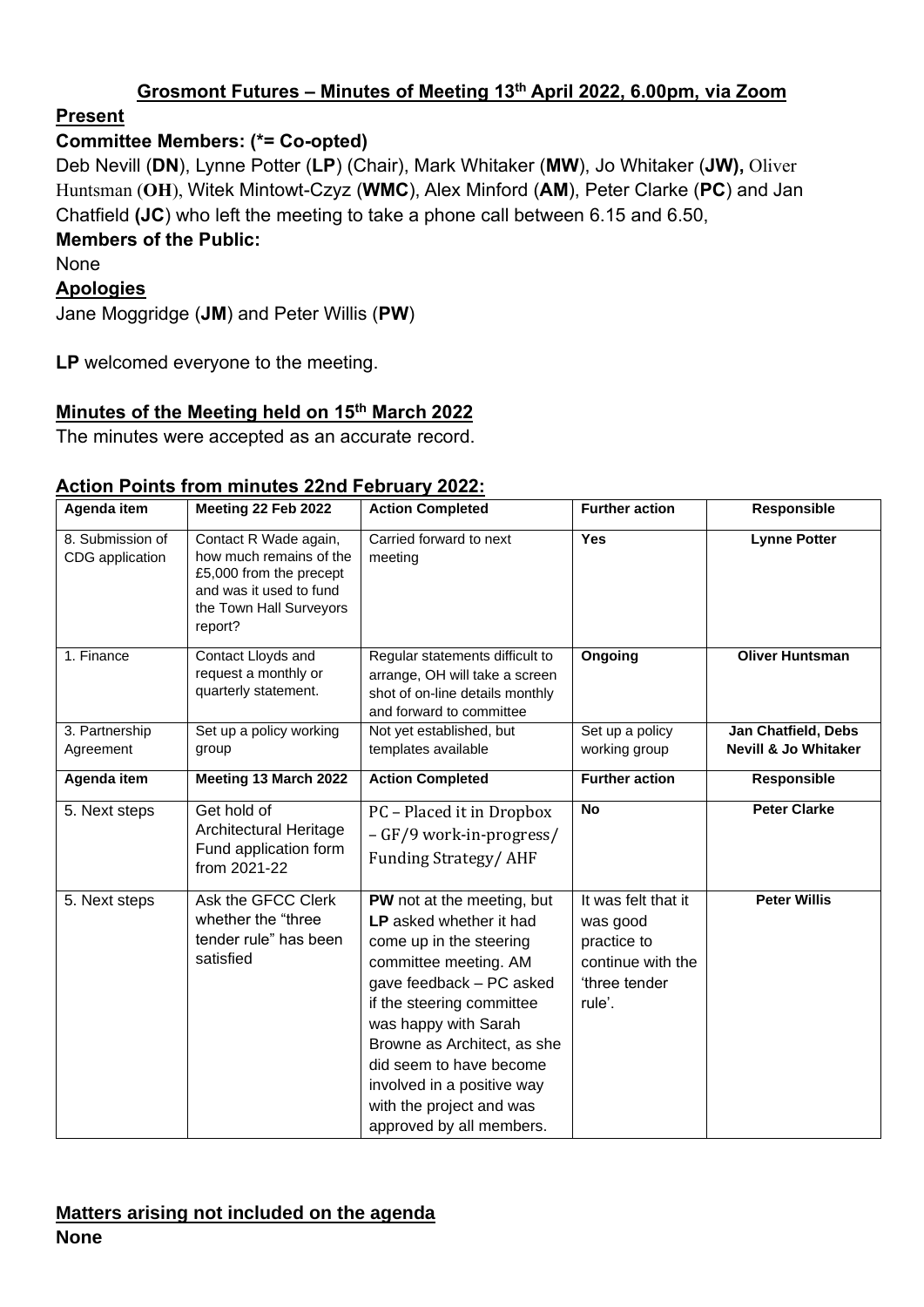#### **Correspondence None**

## **Agenda**

## **1. Finance**

**OH,** stated that there has been no movement on account, still shows £316.79 and he will send a photo of the copy of the account to **DN** for saving in Dropbox.

# 2. **Feedback from Steering Group Meeting 24/03/22**

Copy of meeting minutes sent to all the GF committee before the meeting.

**AM** – Meeting went well. All in agreement about everything. 2 big decisions made were 1) When get the initial grant then the Architect will be contacted, and an initial meeting set up and 2) **PC** was proposed and appointed as Project Manager.

**MW** – wanted to ensure that members of GF and GFCC agreed and were all happy with the appointment of **PC** as Project Manager.

**LP** – Felt that everyone needed to be brought up to speed as the appointment of the Project Manager wasn't on the Steering Committee's Agenda and she felt everyone needed an opportunity to ask questions and get clarity on the Project Manager's Role.

**PC** was asked to clarify what his role is in terms of this project - To Co-ordinate all activities of the proposed work to a time scale and everyone is kept up to date and up to speed with minutes and timely reports. He pointed out that his role is formally written down in the Partnership Agreement. **AM** – Suggested that questions are asked now, and a vote taken if necessary.

**PC** left the meeting whilst further discussion was made. It was clear that all members were happy that Peter Clarke had been appointed Project Manager, but clarity was needed regarding his role. **JC** re-joined the meeting and she too wanted clarification on the project manager role.

On return to the meeting **PC** acknowledged that questions had been brought up that needed to be and would be addressed and made clear.

**DN** asked whether the **initial £14,000** had been approved. The Steering Committee were informed by the Clerk of GFCC 2 hours before the meeting that he had received formal confirmation from the National Lottery Community Fund/Grosmont Futures, but that not everyone was aware and so this information is now **minuted**.

**PC** – Moving forward, now that the initial £14,000 has been approved, there will be 2 things.

1) Initial meeting with the Architect to revisit the brief, look at and help define the project (including the repairs) and how it will be managed as a whole and

2) The writing of the Project Initiation Document which describes the phases of the project and the roles and responsibilities of the people involved.

# **Actions: PC to meet with the Architect PC to Write PID**

# **3. Project Manager Role**

Discussed above under item 2

# **4. Next Steps**

Following consultation with the Architect **PC** will prepare a document outlining the next steps, to include a series of steps and plan with a view to achieving sufficient funding to allow the whole project to go ahead i.e. Grosmont Community Hub and Repairs to the Town Hall.

# **Action: PC to prepare Next Steps document**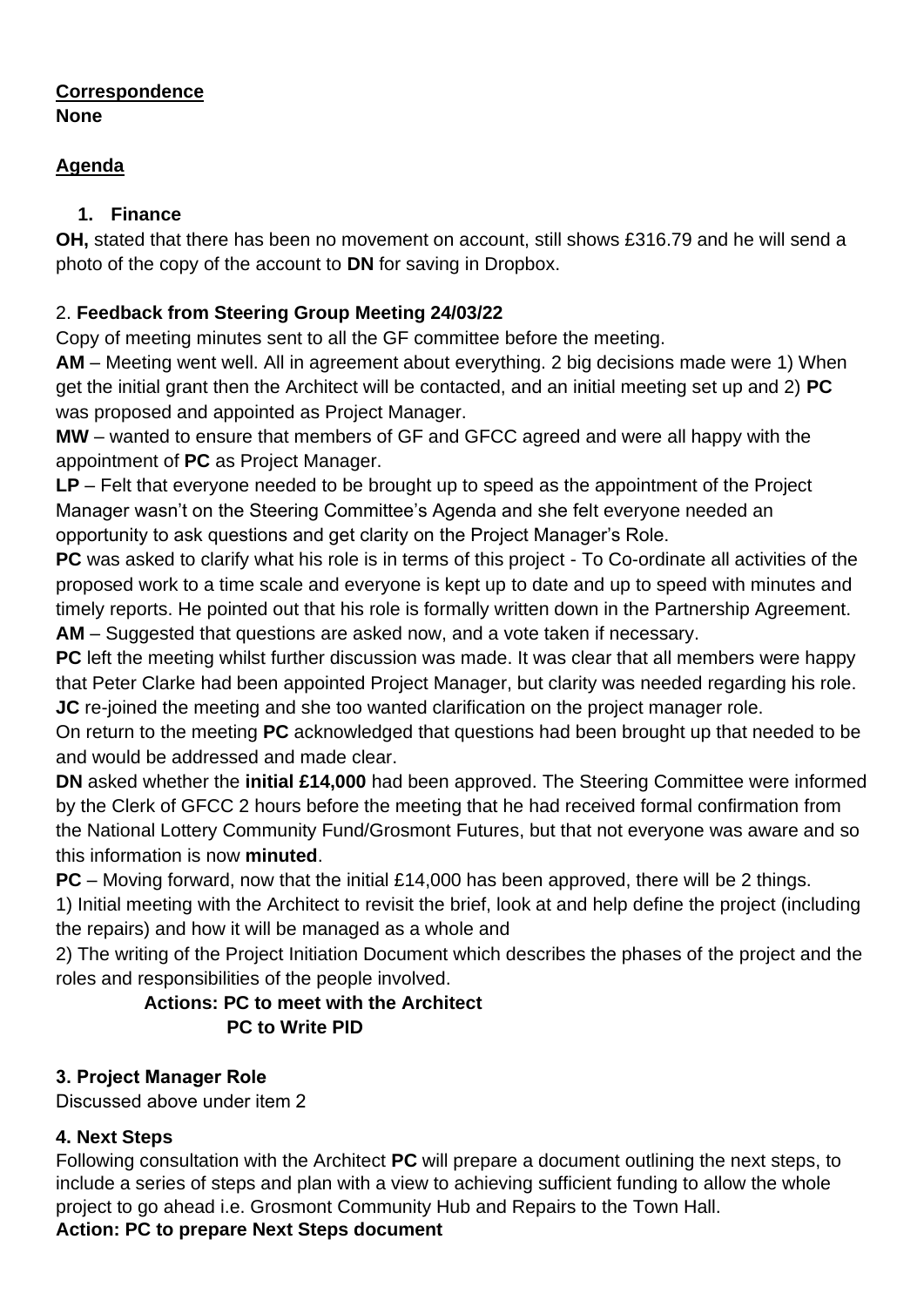#### **5. Halls Together Network**

**DN** could not attend the last meeting and no notes have been issued yet. But the group have published a newsletter which is saved in Dropbox in the meetings folder. The Newsletter has details of some funding opportunities and details of several courses. **DN** is planning to join workshops on Social Media, Managing your Hall and Future Planning. **LP** will join **DN** on the managing your Hall workshop.

**AM** noted that this group could be very useful in the future, and it is important that GF remain involved.

## **6. AOB**

**WMC** informed the group that from May 2022 the Grosmont Fawr Community Council GFCC will look quite different. The majority of the existing councillors had chosen not to stand and as there were only three candidates standing for Grosmont, these individuals will be elected unopposed. The remaining three seats will be co-opted once the new Council sits. The seventh member will represent Llangattock Lingoed, but this seat is contested, and the outcome will not be known until after the election on 5<sup>th</sup> May.

This will obviously have an implication on the Steering Committee as the existing members representing GFCC will no longer be on the Council and new representatives will need to be allocated. As a consequence, the next meeting of the Steering Committee planned for 27<sup>th</sup> April may end up being postponed until the new GFCC representatives are identified.

AM noted that the CDG offer form must be signed and returned to the Funding Officer by 10<sup>th</sup> May. As this is the responsibility of GFCC, **AM** will contact Robert Wade and ensure the form is returned in good time.

#### **Action: AM to contact Robert Wade**

**AM** reminded the group that the Architectural Heritage fund application needs to be submitted by the end of June and suggested that the next GF meeting should concentrate on determining exactly what we need to maximise the use of any monies that are available.

#### **Date of Next Meetings:**

Joint Town Hall Steering Group - 27<sup>th</sup> April 2022, Face to Face in Town Hall at 7.00pm GF Committee meeting -Wednesday 11th May 2022, 6.00pm via Zoom

| Actions Arising to be completed by next GF meeting unless otherwise stated. |                                                               |                              |  |  |
|-----------------------------------------------------------------------------|---------------------------------------------------------------|------------------------------|--|--|
| Agenda item                                                                 | Action GF Meeting 22 <sup>nd</sup> February 2022              | <b>Responsible</b>           |  |  |
| 8. Submission of                                                            | Contact R Wade again, how much remains of the £5,000          | <b>Lynne Potter</b>          |  |  |
| CDG application                                                             | from the precept and was it used to fund the Town Hall        |                              |  |  |
|                                                                             | Surveyors report?                                             |                              |  |  |
| 3. Partnership                                                              | Set up a policy working group                                 | Jan Chatfield, Debs Nevill & |  |  |
| Agreement                                                                   |                                                               | <b>Jo Whitaker</b>           |  |  |
| Agenda item                                                                 | Action GF Meeting 13th April 2022                             | <b>Responsible</b>           |  |  |
| 2. Steering Group                                                           | Meet with architect to re-visit brief and incorporate repairs | <b>Peter Clarke</b>          |  |  |
| Meeting 24/3/22                                                             |                                                               |                              |  |  |
| 2. Steering Group                                                           | Write Project initiation document (PID)                       | <b>Peter Clarke</b>          |  |  |
| Meeting 24/3/22                                                             |                                                               |                              |  |  |
| 4. Next Steps                                                               | Prepare next steps document                                   | <b>Peter Clarke</b>          |  |  |
| <b>AOB</b>                                                                  | Contact Robert Wade to assist if necessary and ensure         | <b>Alex Minford</b>          |  |  |
|                                                                             | that the Grant offer form is returned in good time            |                              |  |  |